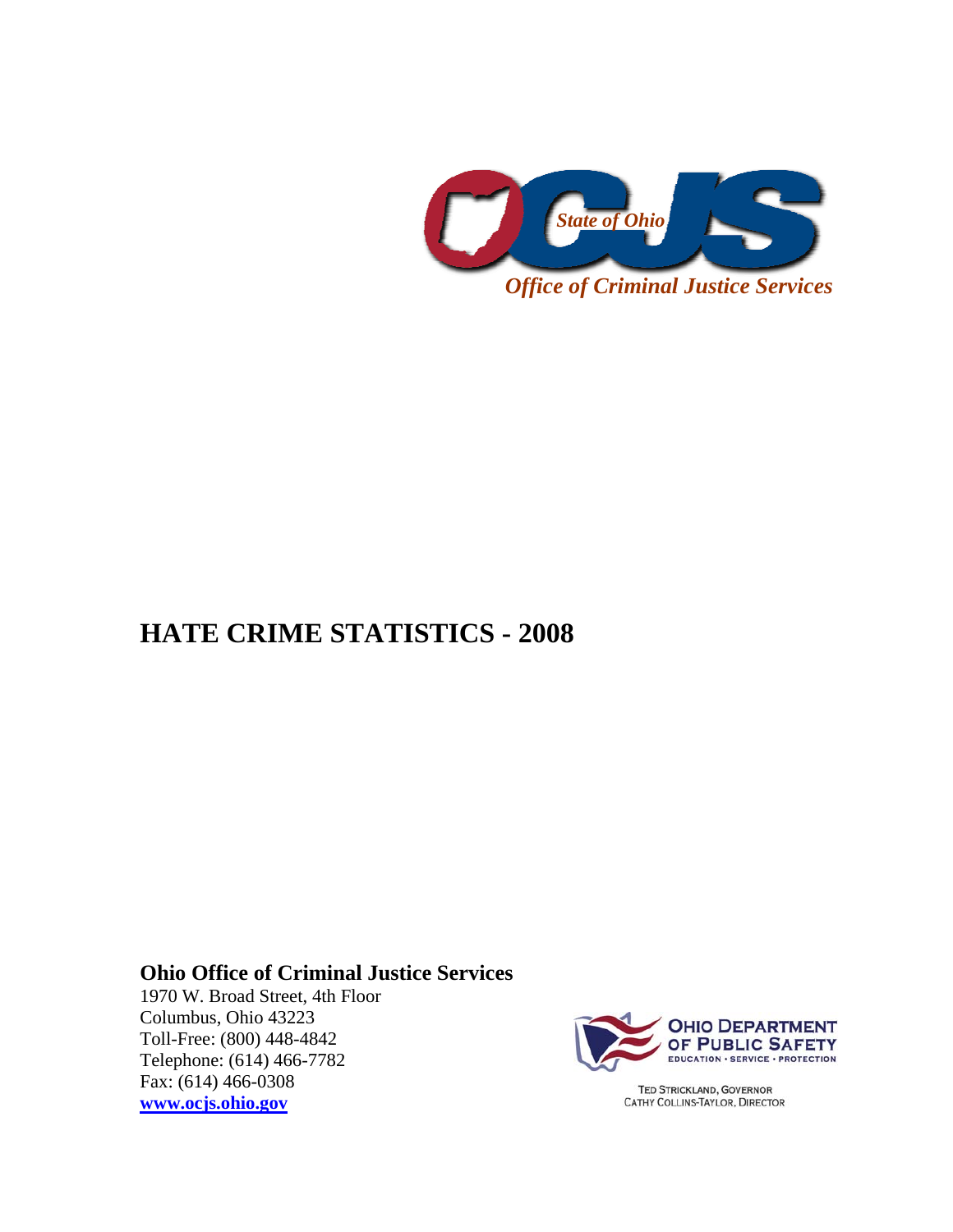## HATE CRIME STATISTICS 2008

In November 2009, the Federal Bureau of Investigation released the publication, *Hate Crime Statistics 2008*. Produced in compliance with the federal Hate Crime Statistics Act of 1990, the publication has been released annually since 1992.

Hate crimes, also known as bias crimes, are criminal offenses committed against a person, property, or society that are motivated, in part or in whole, by the offender's bias against a race, religion, disability, sexual orientation, or ethnicity/national origin.

The report is based on data submitted to the FBI's hate crime statistics program through a standardized hate crime supplement to UCR and NIBRS reports. Nationally, 13,690 law enforcement agencies participated in the hate crime reporting program in 2008.

The information contained in this report is subject to strenuous qualifiers. As the FBI report itself states, "Because motivation is subjective, it is difficult to know with certainty whether a crime resulted from the offender's bias." Law enforcement investigation must reveal with sufficient evidence to lead a person to conclude that the offender's actions were motivated in whole or in part by his or her bias.

The following is a brief review of this year's report. Whenever available, Ohio statistics are reported, and may be supplemented by U.S. statistics.

## Hate crime reporting

- The number of Ohio law enforcement agencies who submitted the hate crime supplement increased from 534 in 2007 to 545 in 2008.
- Of the 545 Ohio law enforcement agencies who submitted the hate crime supplement in 2008, 106 agencies reported a total of 345 hate crime incidents, and 439 reported zero hate crime incidents.
- The Ohio hate crime rate of 3.8 incidents per 100,000 population is above the national average of 2.9 incidents per 100,000 population.
- Nationwide, the majority of hate crime incidents, 51 percent, involved racial bias. The remaining incidents involved religion (20 percent), sexual orientation (17 percent), ethnicity/national origin (11 percent), and disability (1 percent).
- In Ohio, 55 percent of hate crime incidents were related to race, followed by sexual orientation (17 percent), ethnicity/national origin (12 percent), disability (8 percent), and religion (8 percent).
- Nationwide data on the specific types of racial bias show that 72 percent of such incidents were anti-Black and 18 percent were anti-White.
- Nationwide data show that 63 percent of ethnicity bias incidents were anti-Hispanic.
- Nationwide data show that 67 percent of religious bias incidents were anti-Jewish, a percentage that has remained relatively steady for the past seven years. Seven percent